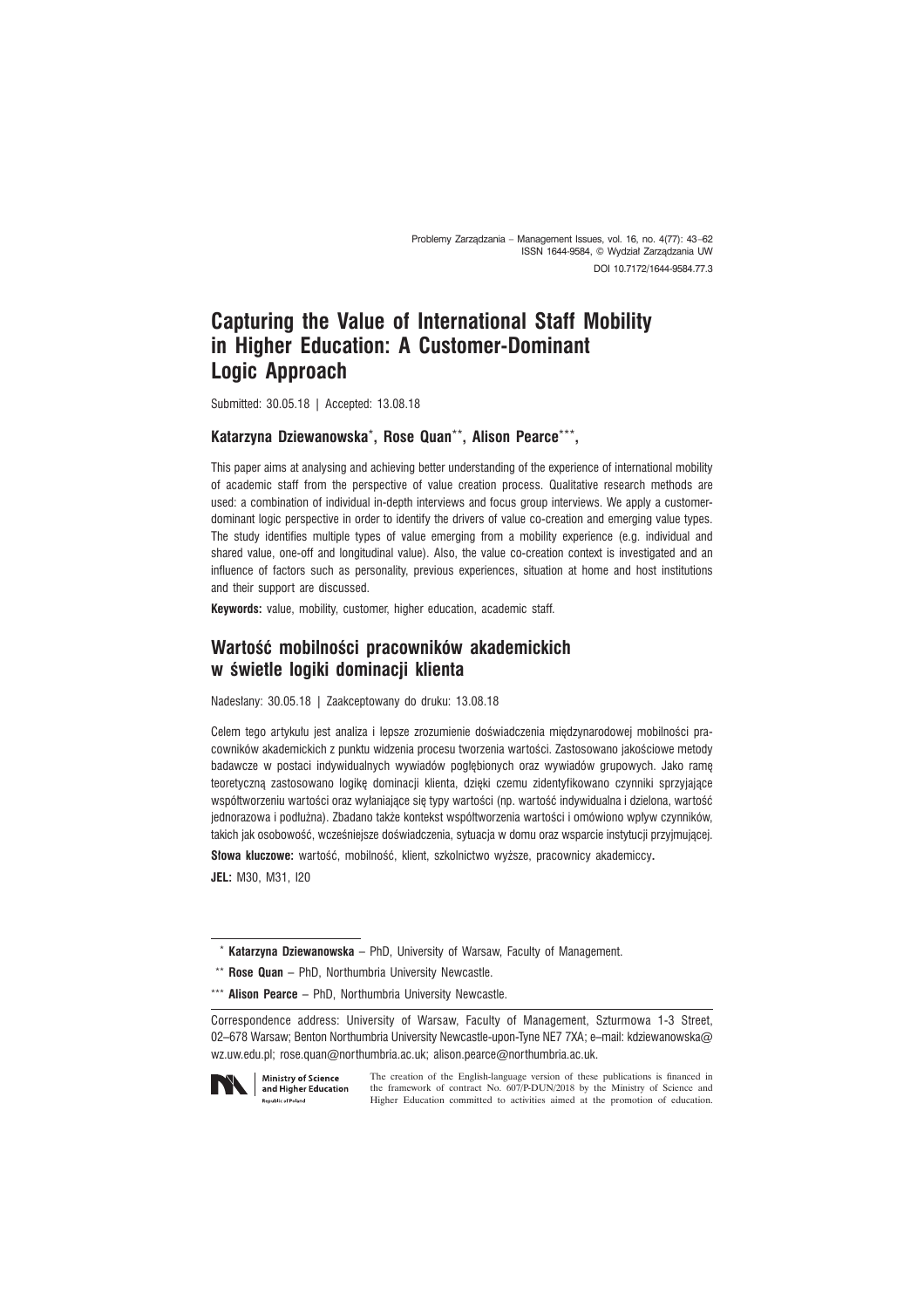### **1. Introduction**

The promotion of international staff mobility is a founding principle of the 'Bologna Process', designed to create a converged system of higher education (HE) across Europe. Universities are engaged in the development of internationalisation strategies which include staff mobility. Many such strategies include a statement regarding the 'encouragement' of international staff mobility (Harris, 2008; Killick, 2007) but none goes further in explaining **how** this might be achieved or how to ensure the creation of value. This paper begins to consider the paths to value creation through international mobility, examining the balance between individual and institutional effort and attitude. It avoids the simplistic assumption that all mobility is somehow a force for good and that positive value is a given for all concerned. Uniquely, customer-dominant logic, a concept from the domain of marketing, is applied to the experience of staff mobility to identify the drivers of value creation. In this study, the 'customer' is represented by a person undertaking international secondment.

#### **1.1. Higher Education Context**

*"Since its origins in Medieval Europe, the university has been international"*, asserts Harris (2008) and Teichler (2004) invites us to consider that HE is going through a process of 're-internationalisation' given that universities have always been international institutions. But Marginson and van der Wende (2007) claim that economic and cultural globalisation has *"ushered in a new era in higher education"* (p. 3). Altbach and Lewis (1996) observe that international scholarship has followed the blurring of national boundaries and increasing national interdependency, and perhaps more than any other area or industry (Vaira, 2004; Bartell, 2003; Torres & Morrow, 2000). Many policy makers and scholars asseverate the need for HE institutions to internationalise in order to prepare students for a globalised world (Adams & Carfagna, 2006; Friedman, 2005; Green, 2003; Grünzweig & Rinehart, 2002; Sigsbee, 2002; van der Wende, 2001; Mestenhauser & Elingboe, 1998). The need for intercultural understanding and international knowledge has become an urgent priority (Bartell, 2003). International literacy has become critical to cultural, technological, economic and political health. *"International competence in an open world of permeable borders has become a generalized necessity rather than an option for the tier of societal elites as was true in the past"* (ibid, p. 49).

In 1997, Welch suggested that the volatility of international political and economic conditions at that time underlined the urgent and profound need for an understanding of international contexts and that academic exchanges could help. Such conditions can be regarded as exacerbated today as the interdependency of nations in resolving global crises increases (Duncan et al., 2006) while nationalistic movements enjoy a resurgence in Europe.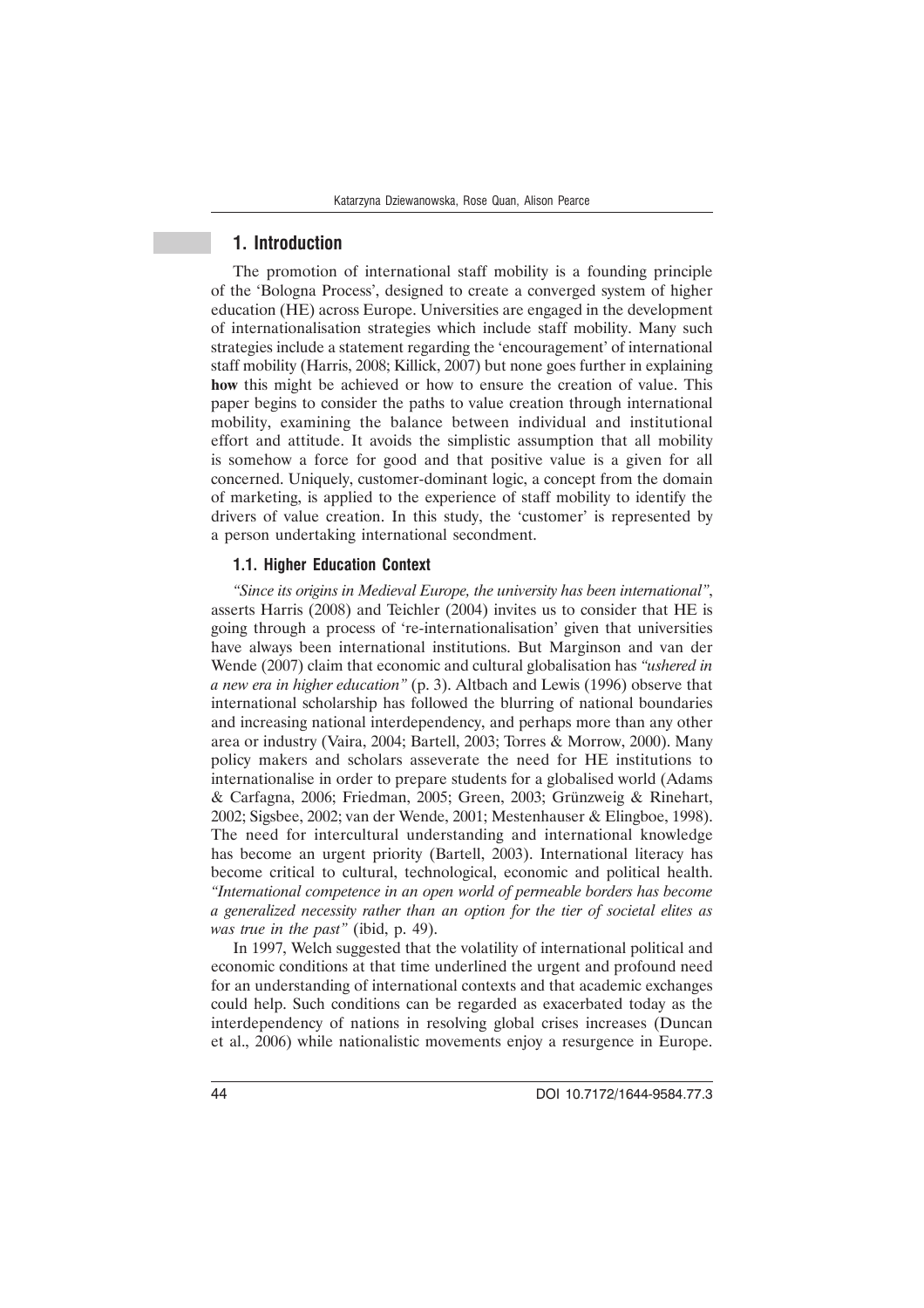The internationalisation of university staff is less researched than that of the student but is gaining more attention as interest in the mobility of knowledge workers in a globalised economy increases (Welch, 2002). However, a distinction between academics and other educated manpower is essential since academics educate the adults of the future and thus have potential national influence (Saha & Atkinson, 1978). The sabbatical was always an important aspect of a UK academic's professional life during which travel abroad to a university in Europe was not uncommon (Harris, 2008.) The flow of intellectuals and scholars between nations is hardly a new phenomenon (Saha & Atkinson, 1978) but the need for intercultural understanding and international knowledge has become an urgent priority (Bartell, 2003). Welch (2002) agrees, quoting French (1996):

*"If our higher education institutions are to attain and remain in world class positions, if they are to pursue excellence, it is vital they include members of staff who are as familiar with libraries and labs in Beijing, Canberra, both in Cambridge and Tokyo, as they are with those in Hong Kong itself."* (p. 446).

Welch (2002) argues that the greater ease and speed of communication today means that it is important to maintain close contact with overseas colleagues to avoid isolated scholarship. Indeed, Ellingboe (1998) believes that faculty involvement with institutions worldwide and the integration of international scholars into campus life are fundamental to an internationalisation process and Schoorman (2000) emphasises the centrality of faculty members to implementing an internationalisation strategy, quoting five different studies in the 1990s to support the view that they are the most important staff group.

An increase in diversity within the faculty is therefore necessary to match the increasing diversity of the student body, Schoorman (2000) argues, not only for academic reasons but to support students' social adaptation and to address a lack of innovation in a typical faculty (de Vita & Case, 2003). Benefits of exchange can be institutional, personal and often both.

### **1.2. Implementing Staff Exchange**

Much of the small body of literature on staff exchange is now dated but nothing new has emerged to demonstrate any development in this area and, reviewing it in light of the prevalent approaches to internationalisation, there is no reason to believe that any progress has been made.

Irandoust & Sjöberg (2001) state that teaching staff exchange is not as common as desired because the incentives for those taking part are limited compared with the social and professional barriers. Goodwin & Nacht (1991) posit that staff who have international expertise or interests are underutilised within the university. The drawbacks for faculty involvement in international affairs are a problem described aptly by Schoorman (2000):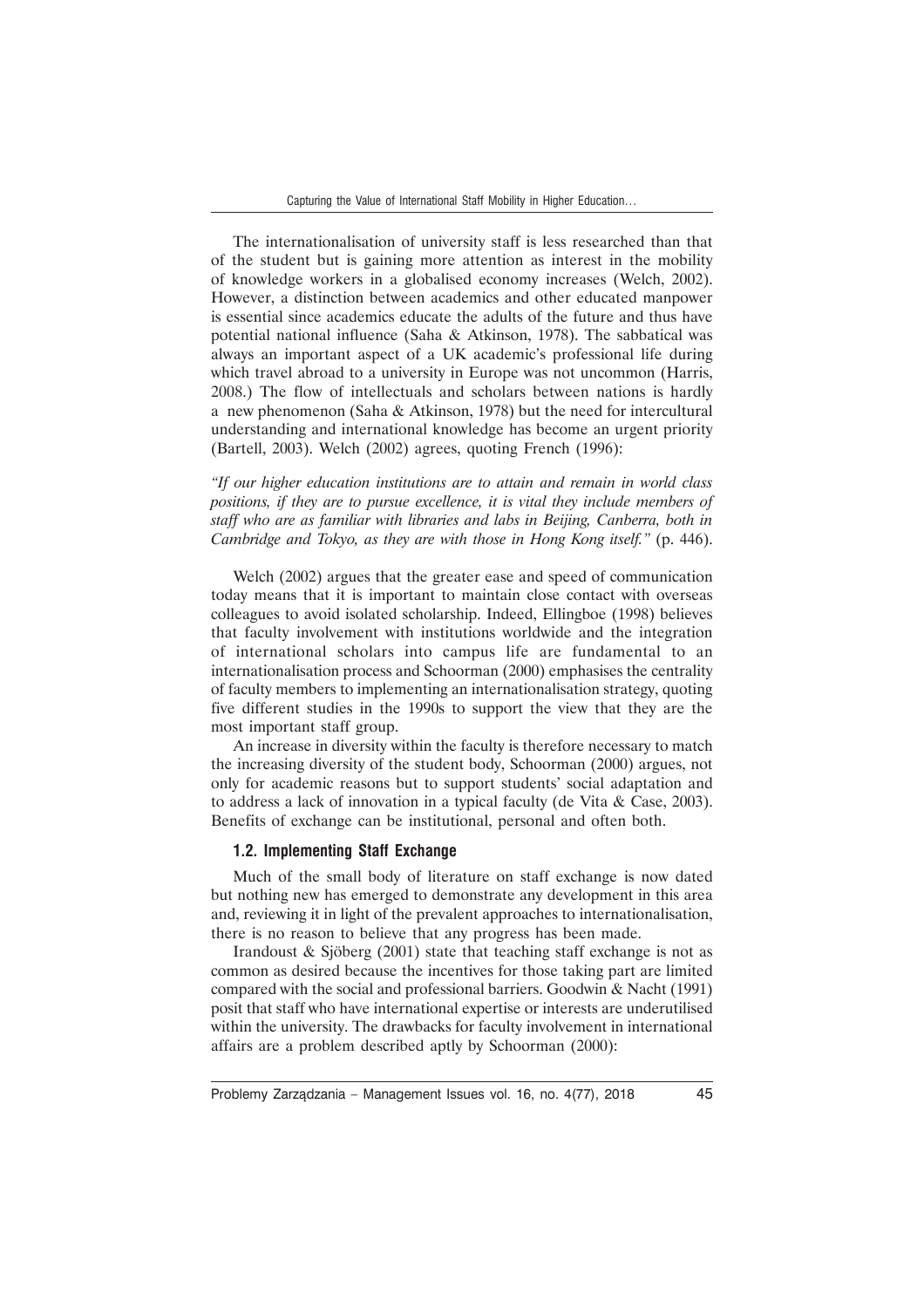*"for many faculty members, these (international) experiences came at considerable costs in the form of personal expenditure, family complications, a decrease in income, and being overlooked or adversely affected in decisions on rewards or tenure."* (p. 27)

The increasing complexity of their work and involvement in management impedes academic staff in the exploitation of international opportunities. Similarly, organisational processes inhibit international involvement and preclude the participation of faculty in the internationalisation process (Welch, 1997). Irandoust & Sjöberg (2001) assume that teachers only in their role as researchers can undertake any international activity and this limits the opportunities of those who do less research, such as in a 'new' university. International experience and awareness is rarely considered an important part of faculty development by managers, according to Goodwin & Nacht (1991). Schoorman (2000) reports that *"although prolonged overseas stays are of greater educational benefit"* (p. 27), only short-term travel grants are available for faculty development and this is true under the Erasmus scheme. Meanwhile, internationalisation of administrative and staff positions, librarians and student counsellors (i.e. non-faculty employees) is overlooked and excluded from existing efforts (ibid). Not all forms of international staff mobility incur insurmountable costs: bi-lateral exchange schemes carry lower overheads, although a certain requirement for financial support is inevitable (Welch, 1997). Where the quality of experience is high and the cost is low, the decision to implement should be simple but benefits should not all be valued in economic terms.

Most literature problematises family accompanying expatriates (Richardson, 2006). Richardson and Zikic (2007) suggest that the family might contribute to a positive experience by providing social and emotional support, thereby making the assignment less risky. Their value seems to be closely connected with cultural differences: the greater the distance between the home and host cultures, the more important the role of family as a support mechanism.

Welch (2002) found that in Australia internationally peripatetic academics were more senior, more highly remunerated, more male, more researchoriented and productive, more likely to be in fulltime, tenured employment and more internationally active than their 'indigenous' counterparts. Gender differences in peripatetic academics were greater than in the indigenous, leading him to suggest that either the opportunity to travel and study abroad actively discriminates against female academics or men take more international opportunities than women or are more enabled to do so. He therefore proposes that making more international opportunities available to women and other minorities should form part of an equity strategy in human resources.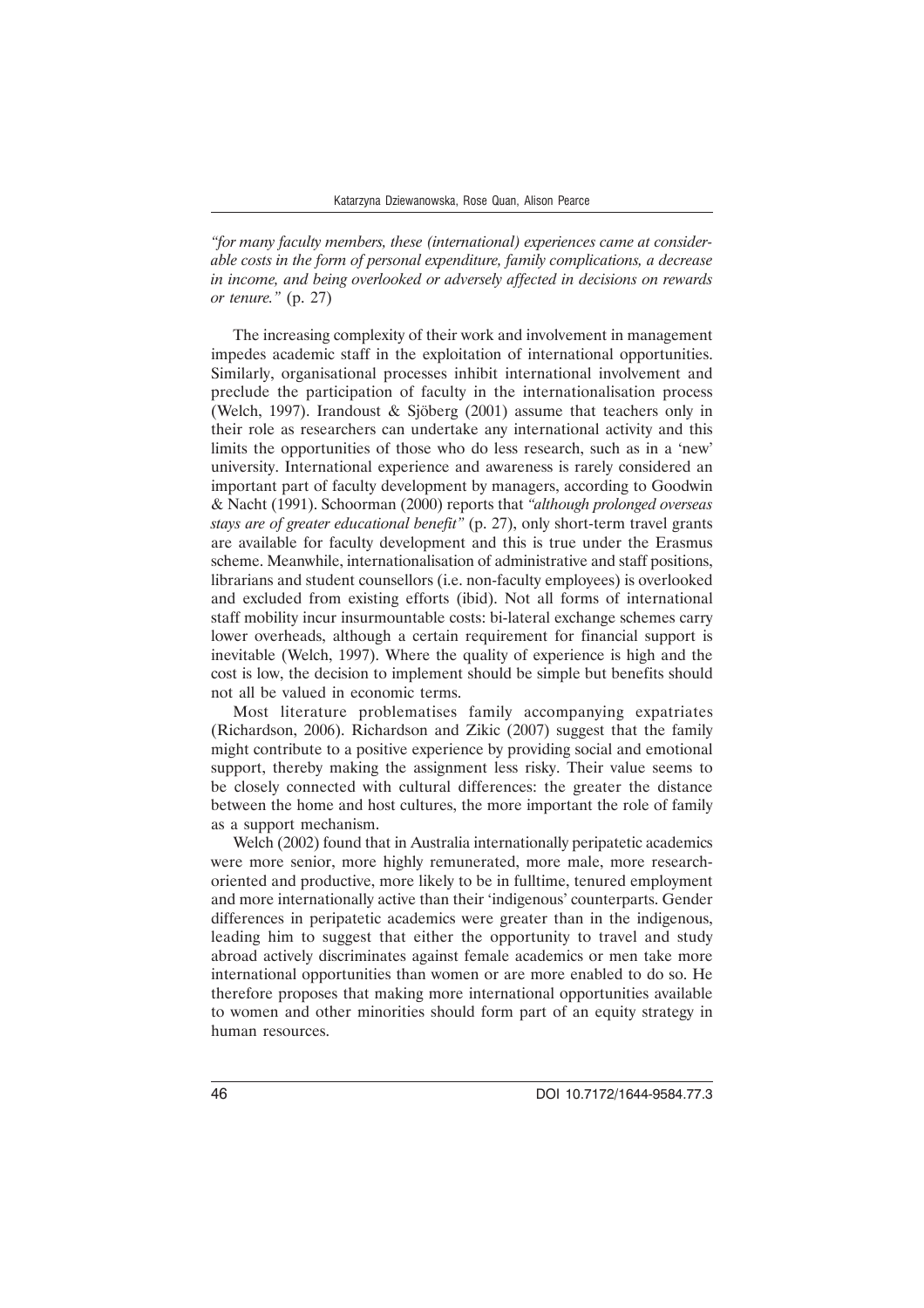Parsons and Fidler (2005) conclude that an incremental pattern of international development fosters a *"culture of opportunism (…) in which more cosmopolitan or outward-looking and entrepreneurial individuals were able to realise new initiatives"* (p. 454). Irandoust and Sjöberg (2001) also highlight the role of individual initiatives in strengthening the international profile of their institutions. *"The positive energy for internationalization is within individuals, not bedded in the school"* (p. 48), commented a respondent in Robson and Turner's (2007) university-based research. Opportunism and flexibility play an important part in international staff experience (Richardson & McKenna, 2003); the desire for travel, adventure and personal fulfilment is a stronger motivator than upward career mobility.

It is an exploration of this desire and drive, and its effect, which is the aim of this research. Using the theory surrounding the customer-dominant logic, the lived experience of internationally mobile staff is analysed and key recommendations are made for assuring the creation of positive value.

### **2. Theoretical Framework**

#### **2.1. Traditional Goods- and Service-Dominant Logic**

Over the last two decades there has been an intense debate about the 'logics' underlying both researchers' and managers' approach to market offering, and the role of the customer in its (co)creation. The previously prevailing 'goods-dominant logic' (GDL) has been criticised for its myopia and instrumental approach to the customer, to whom the firm's offer was marketed (Lusch, Vargo, & O'Brien, 2007). The customer's role was mostly passive. A new approach was introduced by Vargo and Lusch (Vargo & Lusch, 2004) and called 'service-dominant logic' (SDL) as it focuses on the exchange of service (understood as skills and competences) between actors that leads to creation of value. The main focus shifted from the outcome (goods and services in GD logic) to the process and interactions (in SD logic). However, Heinonen et al. (2010) argue that despite the fact that the service-dominant logic has widened the understanding of marketing, it is still very much production- and interaction-focused, i.e. it is a provider-dominant approach and does not explain fully what happens on the customer's side.

Making the customer the centre of attention is not a completely new approach: it was originally proposed by classical authors such as Levitt (1960) and Drucker (1974). However, in their view, the customer was assigned a passive role that was limited to purchasing and consumption of the company's offer. Little attention was paid to customer activities beyond a particular service and consumption context. However, the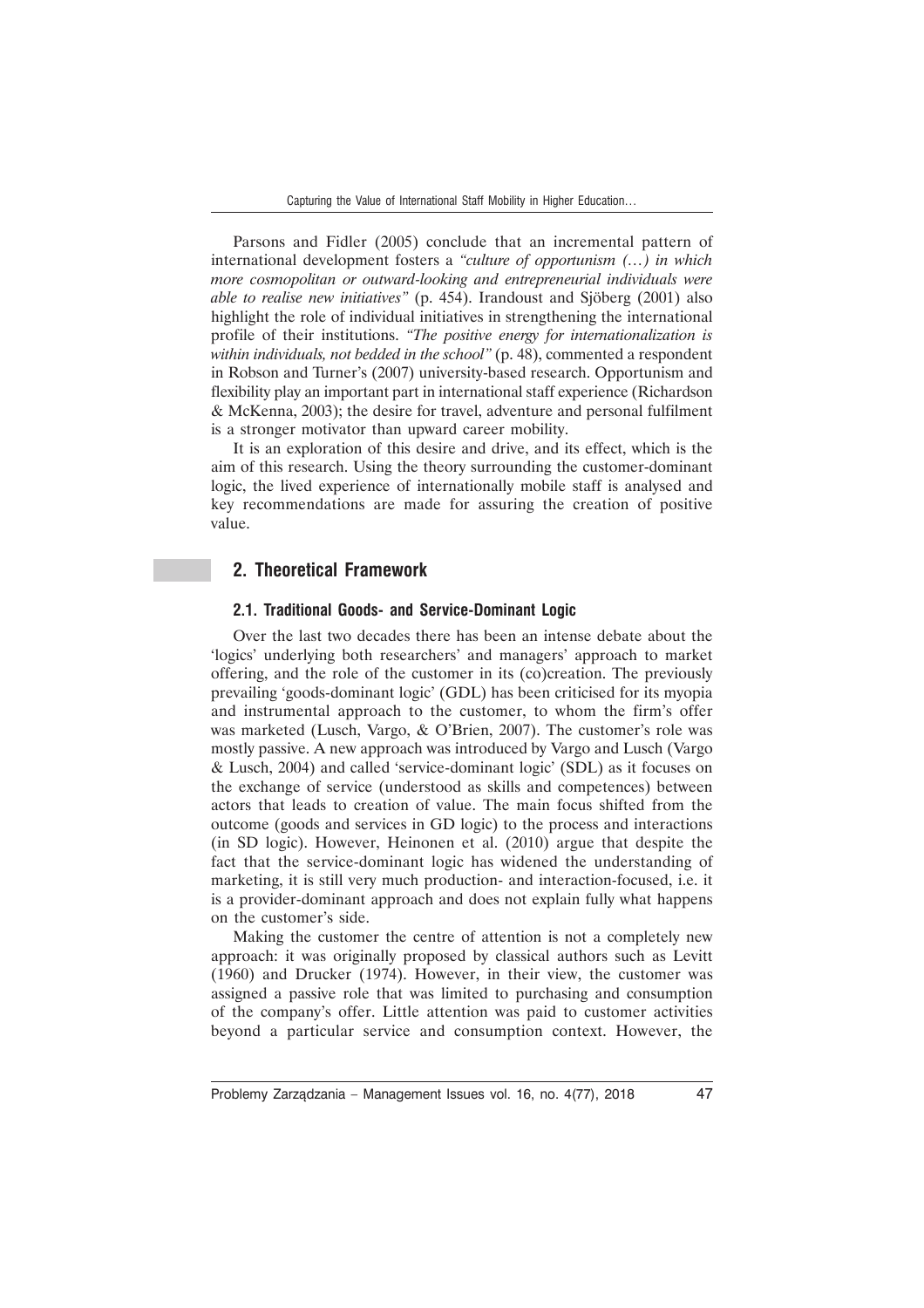customer's activities and life beyond the service context have been an aspect of approaches such as consumer culture theory (Arnould & Thompson, 2005). This approach presents a different difficulty in that it cannot be applied to practice as it ignores the structural fit between the customer's life and a service.

#### **2.2. The Dynamic of Customer Dominant Logic**

This paper uses 'customer-dominant logic' (CDL) as a theoretical framework to analyse the value emerging from international staff mobilities. It was proposed by Heinonen et al. (2010), who introduced a new perspective on customers' and companies' roles in value creation. The CD logic is focused not on the exchange and service, but on the way in which this service is embedded into the context, activities, practices and experiences of the customer and what implications this has for the company. Instead of analysing what companies do in order to create services attractive to customers, the emphasis is put on what the customer does with the service in order to achieve their goals. The key aspect here is not the offer itself (either outcome or process) but the customer's life and tasks connected with this offer (Heinonen et al., 2010).



*Fig. 1. CD logic contrasted with service management and SD logic. Source: Heinonen et al., 2010, p. 535.*

The relationship between the main concepts is illustrated in Figure 1. In a traditional approach, such as service management, researchers focus narrowly on the service itself and its design (Bitner, Ostrom, & Morgan, 2008), identification of service encounters (Bitner, Booms, & Mohr, 1994),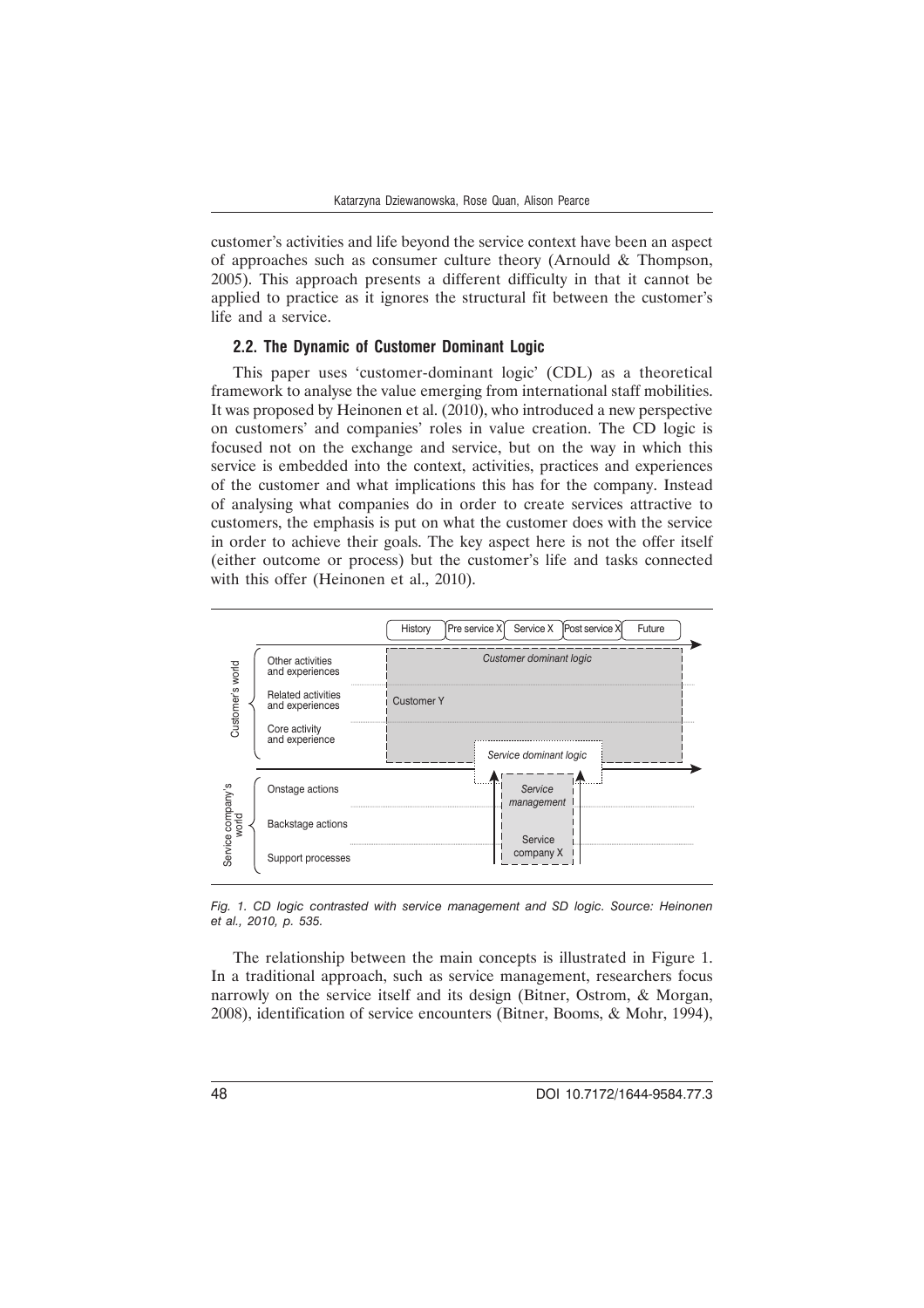measurement of perceived quality (Parasuraman, Zeithaml, & Berry, 1985) and perceived value (Zeithaml, 1988). In turn, the service-dominant logic proposes a slightly extended view. The service situation is still a key focus but it also includes the co-creation of service and customer-company interaction (Vargo & Lusch, 2004; Vargo & Lusch, 2008). According to Heinonen et al. (2010), these approaches are limited in their utility. The customer does not use the service in a vacuum and the customer's understanding of the service is different (much wider) than the service provider's. It encompasses not only the core activity and experience relating to using a service but also other, related and unrelated, activities and experiences. In the customerdominant logic, it is the customer's intentions, activities and experiences that should be of interest to marketers, not the act of service alone. All onstage and backstage actions undertaken by companies should support the customer's activities.

#### **2.3. Customer-Dominant Logic and Value Creation**

Co-creation, value-in-use and customer experience have been often discussed in the literature (Vargo & Lusch, 2004; Holbrook, 2006; Gronroos, 2008; Payne, Storbacka, & Frow, 2008). These three issues have a common denominator: a question about the customer's role. According to Heinonen et al. (2010):

*"the customer's value-in-use evaluation is based on the customer's service experience which is embedded in the customer's context. From the customer's point of view, service contains three types of elements: outcomes of the service providers' internal activities, co-creation processes and their outcome elements, and process and outcome elements of the customer's own activities. Co-creation is seen here as an element of service by creating a part of the customer experience"* (p. 537)

In order to understand the co-creation process, one has to look more closely at its key elements in the service-dominant logic. As far as co-creation itself is concerned, it is the customer who controls the process and allows for the company's involvement. In the CD logic, contrary to provider-dominant logics, value-in-use focuses not only on visible interactions but also on invisible activities and those happening in the customer's mind. Finally, the customer experience emerges from the customer's life and includes both ordinary and mundane events (not only those which are special and extraordinary).

Finally, the customer-dominant logic offers a different perspective on value (see Table 1).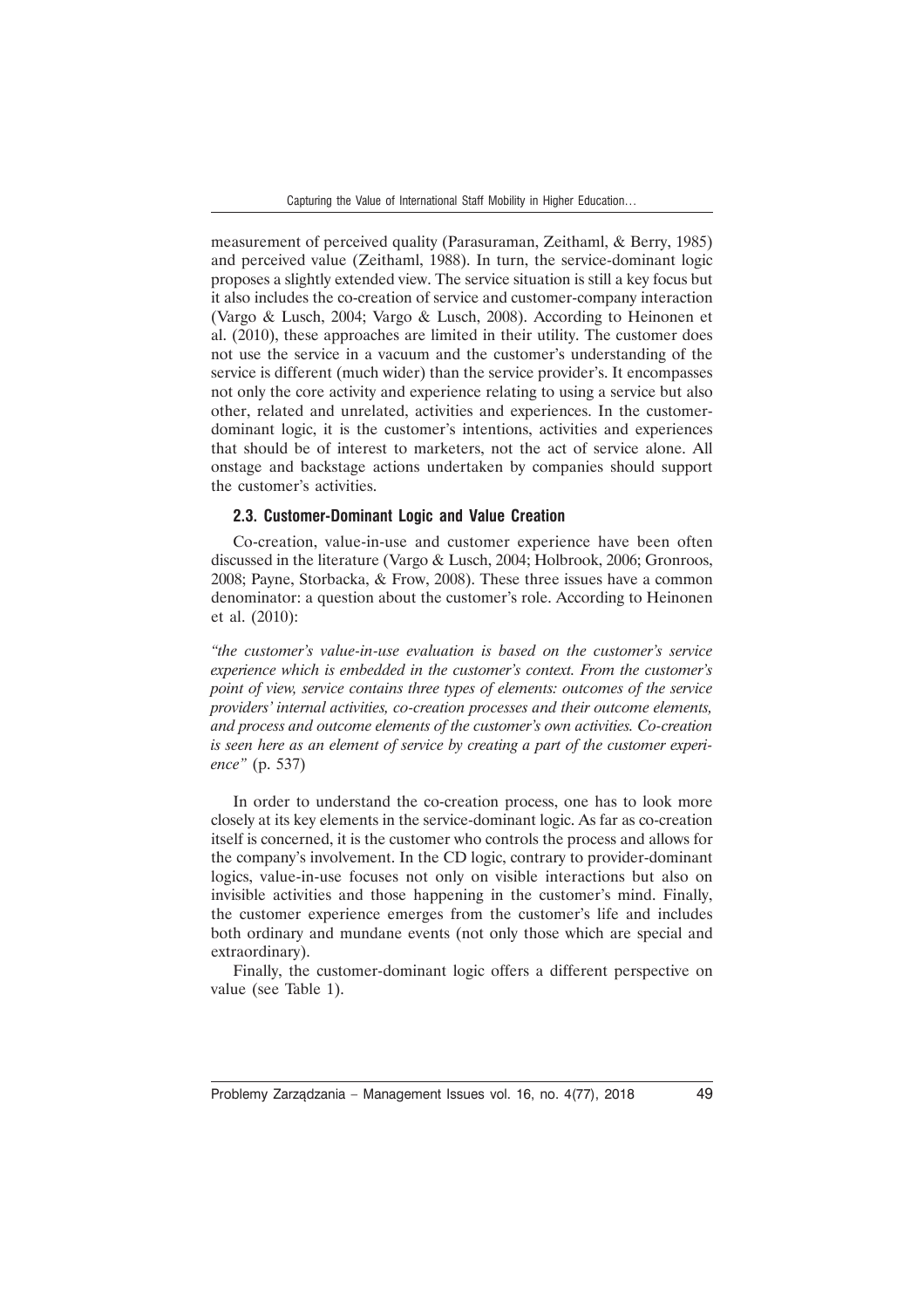|        | Provider-dominant logic (PDL)<br>Value creation is orchestrated by<br>the service provider | Customer-dominant logic (CDL)<br>The customer orchestrates and<br>dominates value formation      |  |
|--------|--------------------------------------------------------------------------------------------|--------------------------------------------------------------------------------------------------|--|
| How?   | Value is created                                                                           | Value is formed                                                                                  |  |
|        | Value creation is based on<br>a structured evaluation                                      | Value formation is based on an<br>emerging process                                               |  |
| Where? | Value is created in the<br>interaction                                                     | Value is formed in the life and<br>ecosystem of the customer                                     |  |
|        | Value creation takes place in the<br>control zone of the company                           | Value formation takes place in the<br>control zone of the customer                               |  |
| When?  | Value is created when the<br>company is active                                             | Value formation is temporal and not<br>necessarily and directly related to<br>company activities |  |
|        | Value-in-exchange/value-in-use                                                             | Value-in-use/value-in-experience                                                                 |  |
| What?  | Value creation is defined by the<br>service provider                                       | Value formation is determined by the<br>customer relative to alternatives on<br>multiple levels  |  |
|        | Value is based on customer<br>perceptions of company-created<br>value propositions         | Value is based on experiences<br>of customer fulfilment                                          |  |
| Who?   | Value creation is idiosyncratic                                                            | Value formation is also collective<br>and may be shared                                          |  |
|        | The value unit is an individual<br>and can be grouped into                                 | The value unit consists of different<br>configurations of actors' segments                       |  |

*Tab. 1. PDL vs CDL in value creation. Source: Heinonen, Strandvik & Voima, 2013, p. 113.*

While the product-dominant logic stipulates that the value creation process is objective and value is embedded in the product or service delivered by the company, in the service-dominant logic the process is intersubjective and includes three spheres: provider's, customer's and joint (Gronroos, 2008). However, in the customer-dominant logic value may result from a purely subjective process detached from the provider's activities, as well as an intersubjective process where the customer is in control (Anker, Sparks, Moutinho, & Gronroos, 2015). According to Heinonen, Strandvik and Voima (2013), there are several rules regarding value in the CD logic:

- Value is formed in an emerging process. It emerges as a result of cognitive and behavioural processes when the customer interprets the experience and reconstructs cumulated reality in which value is embedded;
- Value emerges in the customer's ecosystem and reality, which is often beyond any control or influence of the company;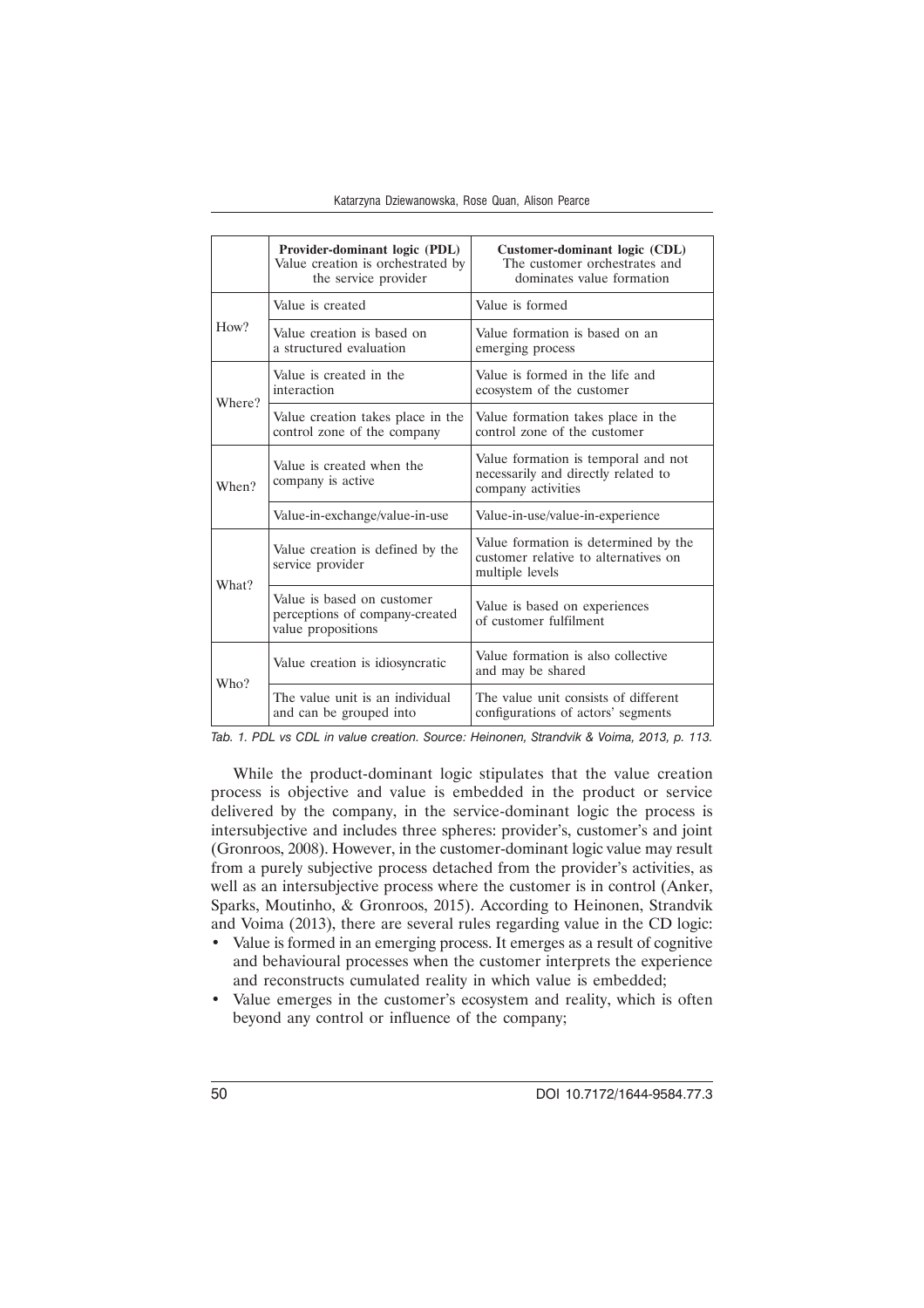- Value should be analysed from a multi-contextual and extended-in-time perspective. It is in fact value-in-experience rather than value-in-use;
- Value is not limited to a cognitive and resource perspective, it can also be interpreted from a social and phenomenological perspective. That means that value is not a simple result of interactions between the customer and the company, it is relative and cumulative as a result of various processes;
- Value is not an isolated phenomenon because customer reality is connected with other subjects' realities. Thus, value is embedded in dynamic, collective and shared customer realities.

# **3. Research Methodology**

### **3.1. Research Context**

This exploratory analysis of individual value creation was conducted under the auspices of an international research and innovation staff exchange project funded in the EU Commission's Horizon 2020 stream. The four-year project started in 2017 and 272 month-long international secondments are to be undertaken by 2020. Secondees come from and go to five countries: UK, Poland, Slovenia, Republics of Ireland and Korea for the purposes of project management, research and participation in networking events called 'sandpits'. This large international project is proving revelatory as it involves complex cultural and institutional dynamics. The setting of this project is ideal for analysing and understanding the dynamic process of individual value creation in different contexts within HE industry.

#### **3.2. Empirical Data Collection**

In line with the main research aim, Denzin and Lincoln's (2003) inductive approach was adapted with semi-structured interviews (Bernard & Ryan, 2010) and focus group discussions (Madriz, 2003) served as the primary source of data. The three authors conducted 13 interviews in English, Chinese and Polish, depending on the interviewees' and interviewers' preferred language and proficiency. Interviewees had undertaken international secondments in various organisations, including 8 HE institutions, in 5 countries. The mean duration of the interviews was 1 hour. To explore interviewees' rich and varied experience of value creation during their international mobility, the interview protocol comprised a range of open-ended questions. In addition to in-depth interviewees, two focus group interviews were conducted to provide participants with multiple lines of communication. Table 3 summarises the distribution of individual and focus group interviews.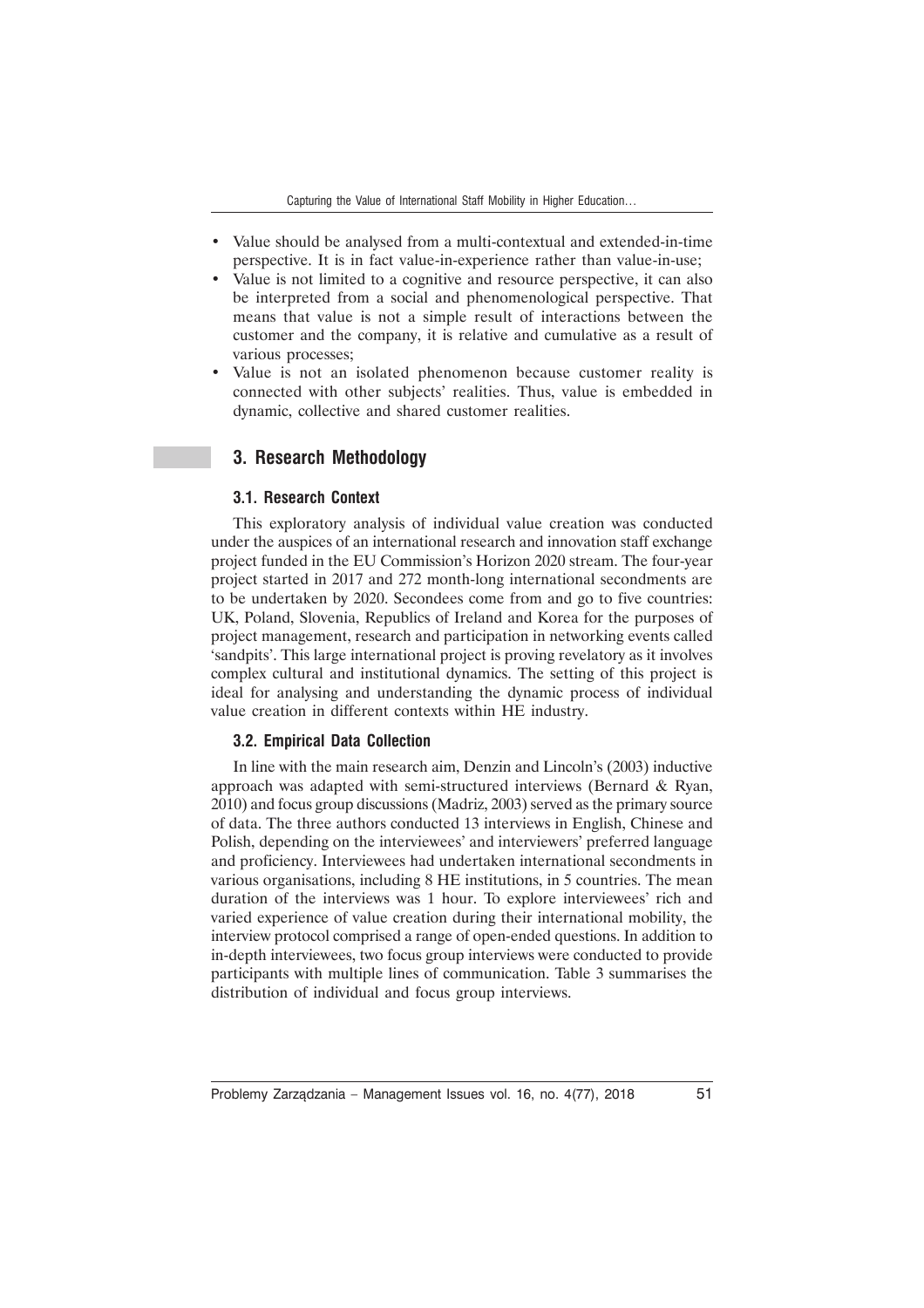| <b>Participant ID</b> | Gender                    | Home country                      | Host country                      | IDI          | FGI1         | FGI <sub>2</sub> |
|-----------------------|---------------------------|-----------------------------------|-----------------------------------|--------------|--------------|------------------|
| P1                    | $\rm F$                   | <b>SLO</b>                        | $\ensuremath{\mathrm{UK}}\xspace$ | $\checkmark$ | $\checkmark$ | $\checkmark$     |
| P <sub>2</sub>        | $\mathbf M$               | <b>SLO</b>                        | PL                                | ✓            | $\checkmark$ | $\checkmark$     |
| <b>P3</b>             | $\mathbf M$               | $\mathbf{PL}$                     | $\ensuremath{\mathrm{UK}}\xspace$ | $\checkmark$ | $\checkmark$ |                  |
| <b>P4</b>             | $\mathbf M$               | PL                                | $\ensuremath{\mathrm{UK}}\xspace$ | ✓            | $\checkmark$ |                  |
| P <sub>5</sub>        | $\mathbf F$               | $\mathbf{PL}$                     | <b>SLO</b>                        | $\checkmark$ | $\checkmark$ |                  |
| <b>P6</b>             | $\boldsymbol{\mathrm{F}}$ | $\mathbf{PL}$                     | <b>UK/IRE</b>                     |              | $\checkmark$ | $\checkmark$     |
| $\mathbf{P}7$         | $\mathbf M$               | IRE                               | UK/ROK/PL                         |              | $\checkmark$ | $\checkmark$     |
| ${\bf P8}$            | $\mathbf F$               | <b>IRE</b>                        | SLO/PL                            |              | $\checkmark$ | $\checkmark$     |
| <b>P9</b>             | $\mathbf F$               | $\mathbf{PL}$                     | $\ensuremath{\text{UK}}\xspace$   |              | $\checkmark$ | ✓                |
| <b>P10</b>            | $\mathbf{M}$              | UK                                | ROK/PL                            |              | $\checkmark$ | $\checkmark$     |
| P11                   | $\mathbf M$               | $\ensuremath{\text{UK}}\xspace$   | ROK/PL                            |              | $\checkmark$ | $\checkmark$     |
| P <sub>12</sub>       | $\mathbf M$               | PL                                | <b>SLO</b>                        | $\checkmark$ |              |                  |
| P13                   | $\rm F$                   | <b>SLO</b>                        | ROK                               | $\checkmark$ |              |                  |
| P14                   | $\mathbf F$               | $\mathbf{PL}$                     | <b>ROK</b>                        | $\checkmark$ |              |                  |
| P15                   | $\mathbf M$               | $\ensuremath{\mathrm{UK}}\xspace$ | ROK                               | $\checkmark$ |              |                  |
| P <sub>16</sub>       | $\mathbf M$               | UK                                | <b>SLO</b>                        | $\checkmark$ |              |                  |
| P17                   | $\mathbf M$               | ROK                               | ${\rm UK}$                        | $\checkmark$ |              |                  |
| P18                   | $\mathbf F$               | $\ensuremath{\mathrm{UK}}\xspace$ | ROK                               | ✓            |              |                  |
| P <sub>19</sub>       | $\rm F$                   | $\ensuremath{\text{UK}}\xspace$   | $\rm{ROK}$                        | ✓            |              |                  |
| P20                   | $\mathbf F$               | $\ensuremath{\mathrm{UK}}\xspace$ | <b>ROK/PL</b>                     |              | $\checkmark$ |                  |
| P <sub>21</sub>       | $\boldsymbol{\mathrm{F}}$ | $\mathbf{PL}$                     | $\rm SLO$                         |              |              | ✓                |
| P <sub>22</sub>       | $\mathbf M$               | UK                                | ROK                               |              |              | ✓                |

Katarzyna Dziewanowska, Rose Quan, Alison Pearce

*Tab. 3. Breakdown of the individual and focus group interviews. Source: own elaboration.*

# **3.3. Data Analysis**

A combination of thematic analysis (Flick, 2009) and template analysis (King, 2004) was applied to transcripts translated into English. Drawing on all interview data, interviewees' activities were mapped at three stages: before, during and after the international secondment, creating a 'summary report' for each interview. These reports were cross-checked by the authors, enhancing validity (Miles & Huberman, 1994; Green, 2001) and creating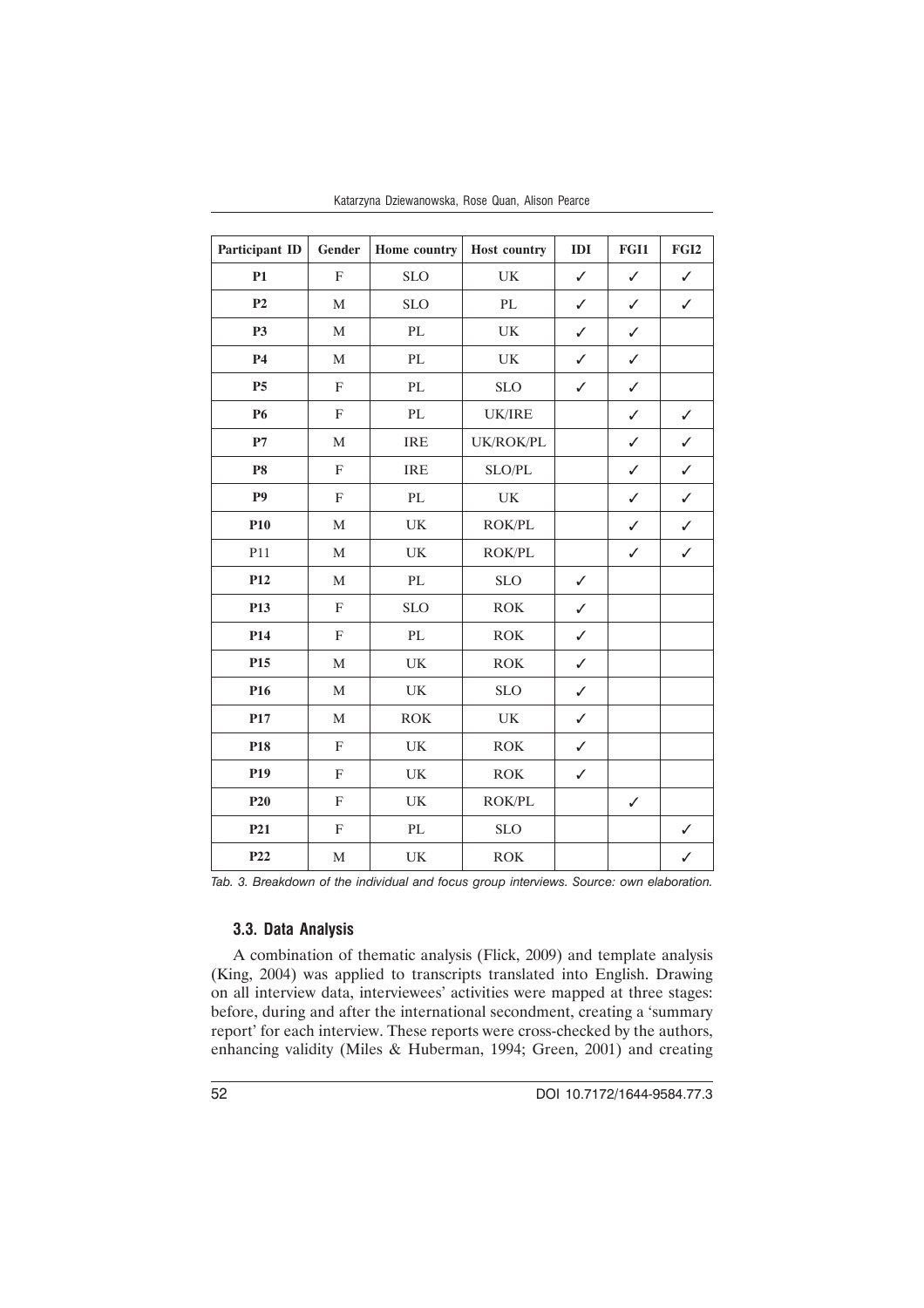confidence in the trustworthiness to the participants' claims (Bryman & Bell, 2011). In conducting a comparative analysis of summary reports, 'codes' emerged and a completed code template (the 'code book') was created with the focus on value creation. Based on grounded theory (Strauss & Corbin, 1998), a model of value creation was developed.

### **4. Findings**

Emerging from the rich interpretive data were clear patterns of variation in how international staff create value in the context of HE industry. Four themes emerged: 1) Dynamic mobility experiences; 2) Value-inexperiences; 3) Value construction; and 4) Customer centricity in value creation. This section is structured around these themes and their hierarchical subthemes.

#### **4.1. Dynamic Mobility Experiences**

As shown in Table 4, this theme comprises three second-order subthemes: *individual experience; interrelated experience and mental experience.*

| Initial codes<br>(1 <sup>st</sup> order) | Extended codes $(2nd order)$                                                                      | <b>Illustrative quotations</b>                                                                                                                                                                |
|------------------------------------------|---------------------------------------------------------------------------------------------------|-----------------------------------------------------------------------------------------------------------------------------------------------------------------------------------------------|
|                                          | Individual experience<br>(e.g. independent of others)                                             | "going on a mobility for 2 months"<br>is not for everyone. After one week<br>of 'sandpit' events, you are left all<br>alone!" $(P14)$                                                         |
| Mobility experiences                     | Interrelated experience<br>(e.g. networking events,<br>collaborative research<br>activities etc.) | "it was great that also administrative<br>staff participated in the events" (P5)<br>"we formed a group of researchers<br>who want to study the development<br>of this research network" (P12) |
|                                          | Mental (feeling) experience<br>(e.g. mood, emotion etc.)                                          | "hate the weather / spicy food" $(P18)$<br>"very useful!" (P20)<br>"great atmosphere during workshops"<br>(P5)                                                                                |

*Tab. 4. Illustrative Quotations. Source: Own elaboration.*

The analysis shows that secondees' experiences are complex and dynamic. During their overseas mobility, both individual and collective activities were undertaken. Individual experience reflects the activities undertaken independently. As indicated in the illustrative quotations throughout this section, secondees organised and managed their secondment themselves. These individual experiences are in contrast to interrelated experiences that, some interviewees believed, are 'direct interaction' or 'relationship' experiences. This type of experience can be obtained through formally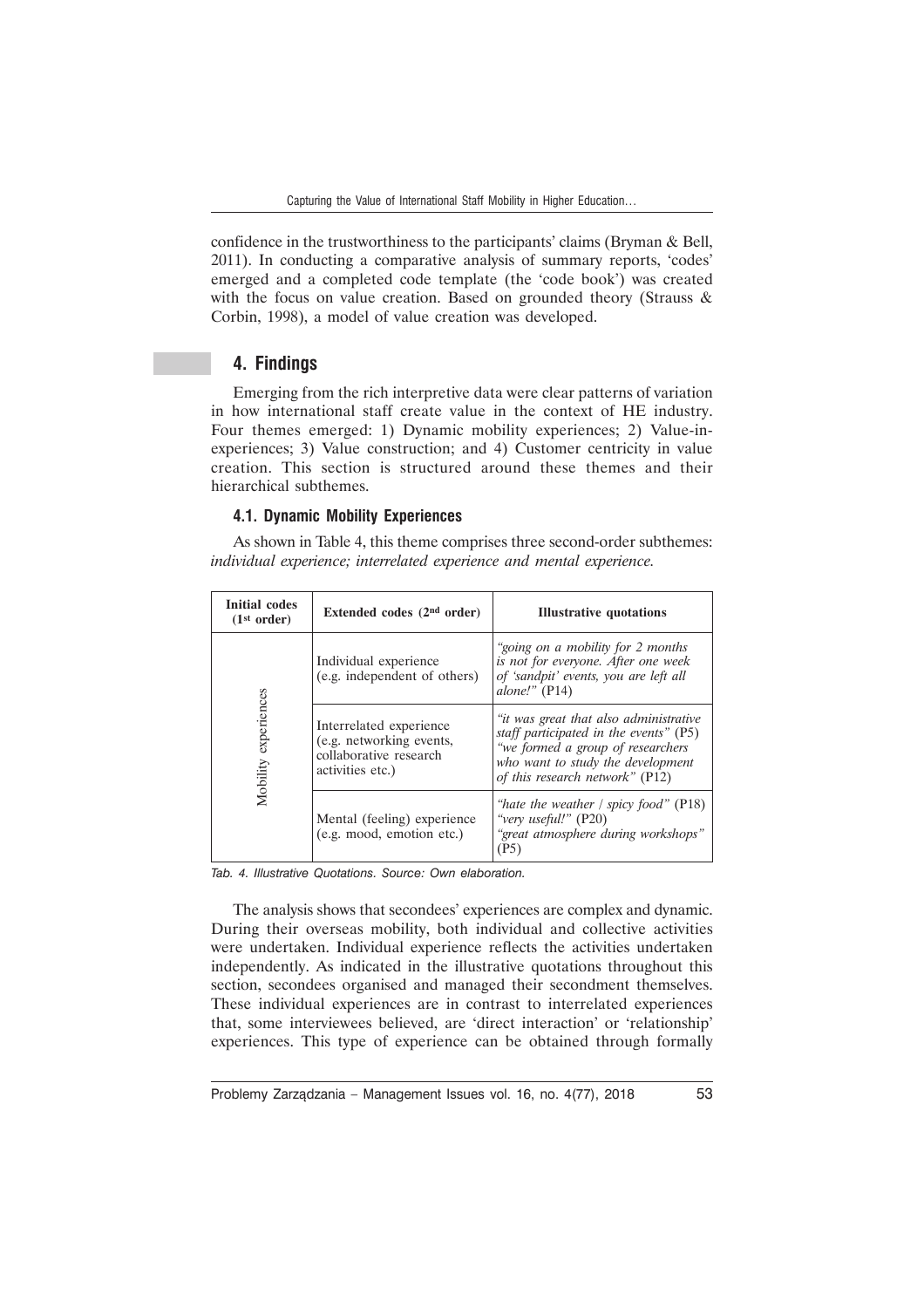or informally organised collective activities and events, such as officially delivered sandpit events and collaborative research activities. A few others had strong emotional feelings about adjustment and unpleasant experiences when living overseas. The selected direct quotations presented in Table 4 above clearly reflect that this type of mental experience had significant impact on secondees' mobility.

#### **4.2. Value–in–Experience**

No matter what their activity-based experience (individual or collectively) or mental experience, the findings show that three sets of values were embedded in a variety of secondees' experiences: 1) *individual vs shared value*; 2) *visible vs invisible value*; and 3) *one-off vs longitudinal value*.

#### **4.2.1. Individual vs shared value**

Some secondees believed that they benefited more from an individual perspective, others claimed that the most successful stories during their secondment largely relied on the collective activities they experienced. One of participants commented:

*"One of my successful stories was that I conducted […] a systematic literature review in relation to 'talent management'. This enabled me to have a better understanding of the concept of 'entrepreneurship', which is my personal research interest area. That is why it is valuable that I participated in this mobility programme"* (P16)

#### And another:

*"A success? I managed to go through the ethical procedures, even though I thought it was impossible. Let's be honest, you do these things [mobilities] for yourself, not for others. Come on, do you do research for the university? Publish? Of course not!"* (P3)

The difference in emphasising the 'shared value' is evident from the direct quotations from more participants:

*"We used the breaks for discussions… they absorbed us so much that we almost forgot about our sandwiches! It was great that people from other faculties also participated in workshops."* (P5)

*"The most valuable and memorable event was the 'sandpit' I experienced."* (P15)

*"…. A night out with people involved in GETM3 project"* and *"Andy's truck!"* (P1)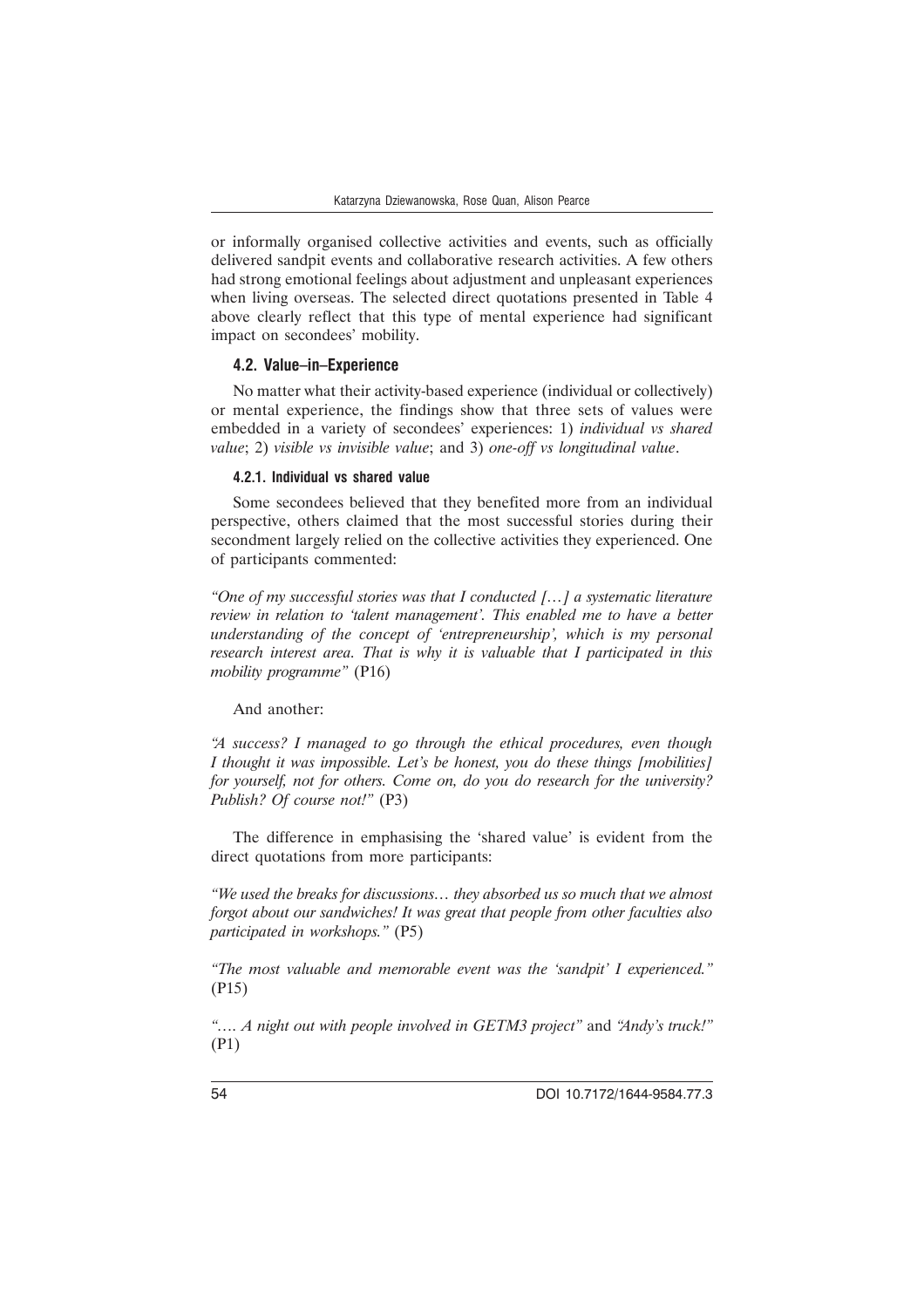*"For me, the most successful event was the PhD meeting organised by the hosting institution: very useful in terms of shared research development".* (P13)

#### **4.2.2. Visible vs invisible value**

Emerging as the second set of value, some mobility experiences triggered visible value participants can see. In an effort to participate in some activities and events, some secondees claimed that the outcomes of their overseas mobility can be explicitly stated and recorded. For example, one interviewee explained: "*One interview conducted with an HR person at Company A was very successful, it was planned for 40 minutes, but it lasted for more than one hour: very successful!"* (P2) Another secondee stated: "*I met 7 professors at the hosting institution, they introduced me to some books …. I also met the managers from the local SMEs"* (P16). In contrast, some interviewees described value as sometimes 'invisible'. This value perception may result in experience and capability. One participant explained that:

*"when I went to Korea, it was the first time I had travelled outside Europe, and it was the first time I spent more than 2 hours on the plane …. How I am going to survive 8–9 hours on the plane? How will I find the right bus (to the university)?"* (P13).

This trip was a completely new experience for her: the value comes from this 'objective' activity, although she cannot explicitly describe it.

#### **4.2.3. One-off vs longitudinal value**

Value can be categorised into one-off value and long-term value. According to interviewees' narratives, one-off value was appreciated as an end in itself. Whereas this type of value can be obtained from a oneoff event, longitudinal value is instrumental in attaining some further and potential benefits towards achieving future goals and objectives. Almost every secondee claimed that they built up the networks during their secondments. Although 'immediate benefits' are invisible, 'continuous network impact (positive)' was expected by the participants. This is evident from the following quotations:

*"I failed at collecting data… I felt frustrated and angry at the time. But now… I would have done it completely differently, I know what I did wrong"* (P3)

*"I met a colleague I had known before and he proposed we do some research together [unrelated to the project]. That was an unexpected side-effect of the mobility"* (P12)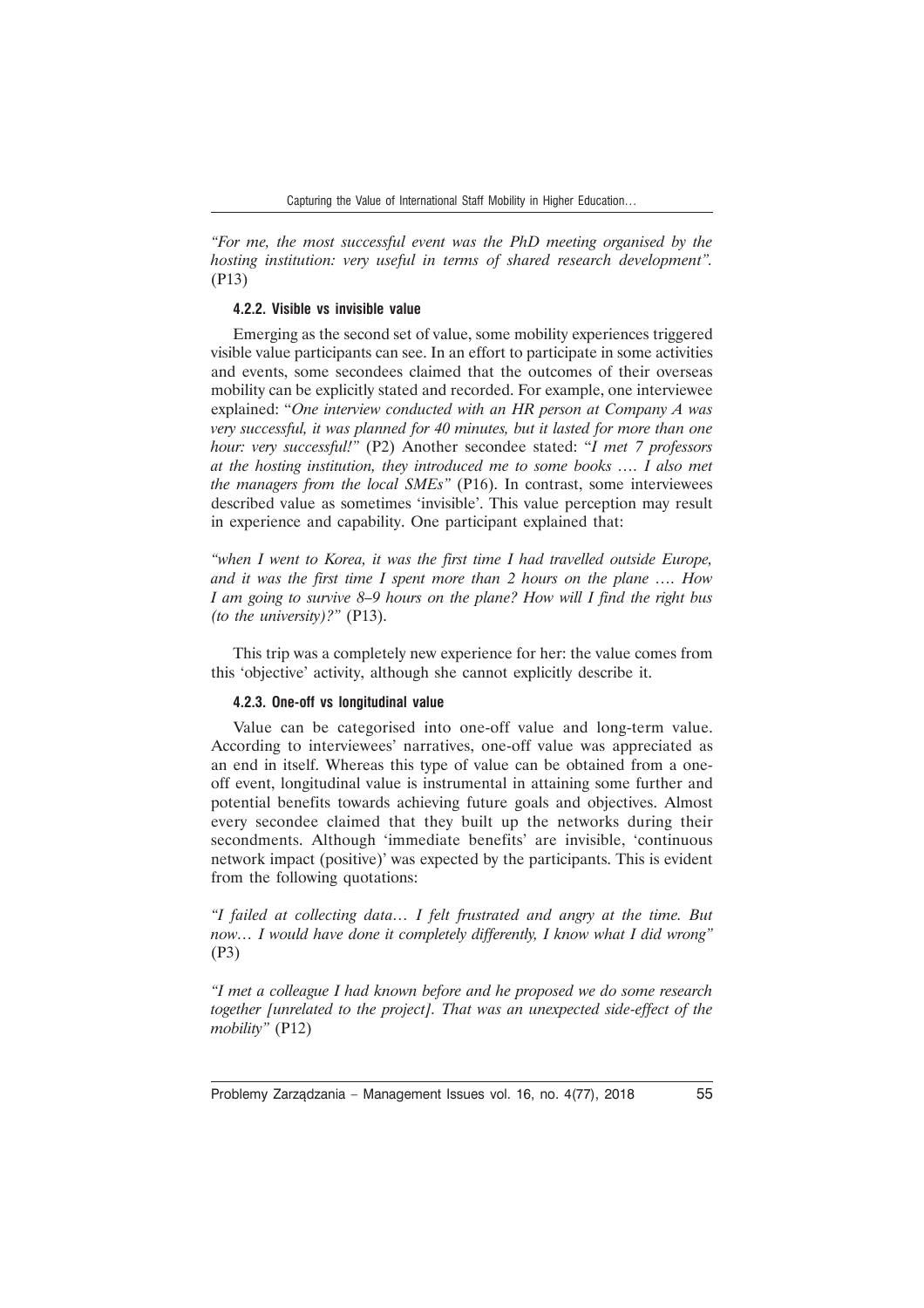### **4.3. Influencing Elements in Value Creation**

Two second-order codes (presented in Table 5) reveal influencing elements in participants' value construction: contextualisation (value is situational) and continuity (value is accumulative).

| <b>Initial</b><br>codes<br>(1 <sup>st</sup> order) | Extended codes $(2nd order)$                                                                                                                                                                              | <b>Illustrative Quotations</b>                                                                                                                                                                                                                                                                                                                                                                                      |
|----------------------------------------------------|-----------------------------------------------------------------------------------------------------------------------------------------------------------------------------------------------------------|---------------------------------------------------------------------------------------------------------------------------------------------------------------------------------------------------------------------------------------------------------------------------------------------------------------------------------------------------------------------------------------------------------------------|
| Influencing element in value construction          | Context-sensitive in value<br>construction<br>• Existing value system<br>of the secondee<br>Status of the secondee<br>Background and roles<br>of the secondee<br>Interaction: who they<br>interacted with | "I have been Korea several times "<br>(P6)<br>"If I was a PhD student, I would have<br>tried harder, but now I don't have to"<br>(P3)<br>"I went on a mobility with a colleague<br>of mine who is much younger than me.<br>We didn't have much in common."<br>(P14)<br>"There was a lot of unnecessary stress<br>coming from my home institution."<br>(P14)                                                         |
|                                                    | Time-frame in value<br>construction<br>• Before<br>During<br>After                                                                                                                                        | "I know a lot about the project,<br>I participated in the kick-off meeting last<br>year' (P14)<br>"The meetings were busy, we talked<br>a lot. I definitely improved my research<br>skills during the workshops, I might use<br>these methods in my research" (P5)<br>"I proved to myself that I can go to<br>another part of the world for 6 weeks.<br>Now I can go to America or some<br>distant locations" (P13) |

*Tab. 5. Illustrative quotations underpinning value construction themes. Source: Own elaboration.*

All participants acknowledged that value is subjective and is accumulated at multiple levels. According to them, both experiences and perceived value are closely linked to a 'certain context'. In their mind, value is always put into a context of some kind. For example, participants' personal and existing value system, role and background, and their status, even who they stayed with: all factors influence their value formation. Therefore, the formation process is related and bound to the context.

The analysis also indicated that value construction is an on-going process and may be staged. It is interesting to note that the majority of secondees interviewed identified their subjectively constructed value developed either before or during stages of their international mobility. Only one claimed that value construction for their secondment was a part of life beyond. It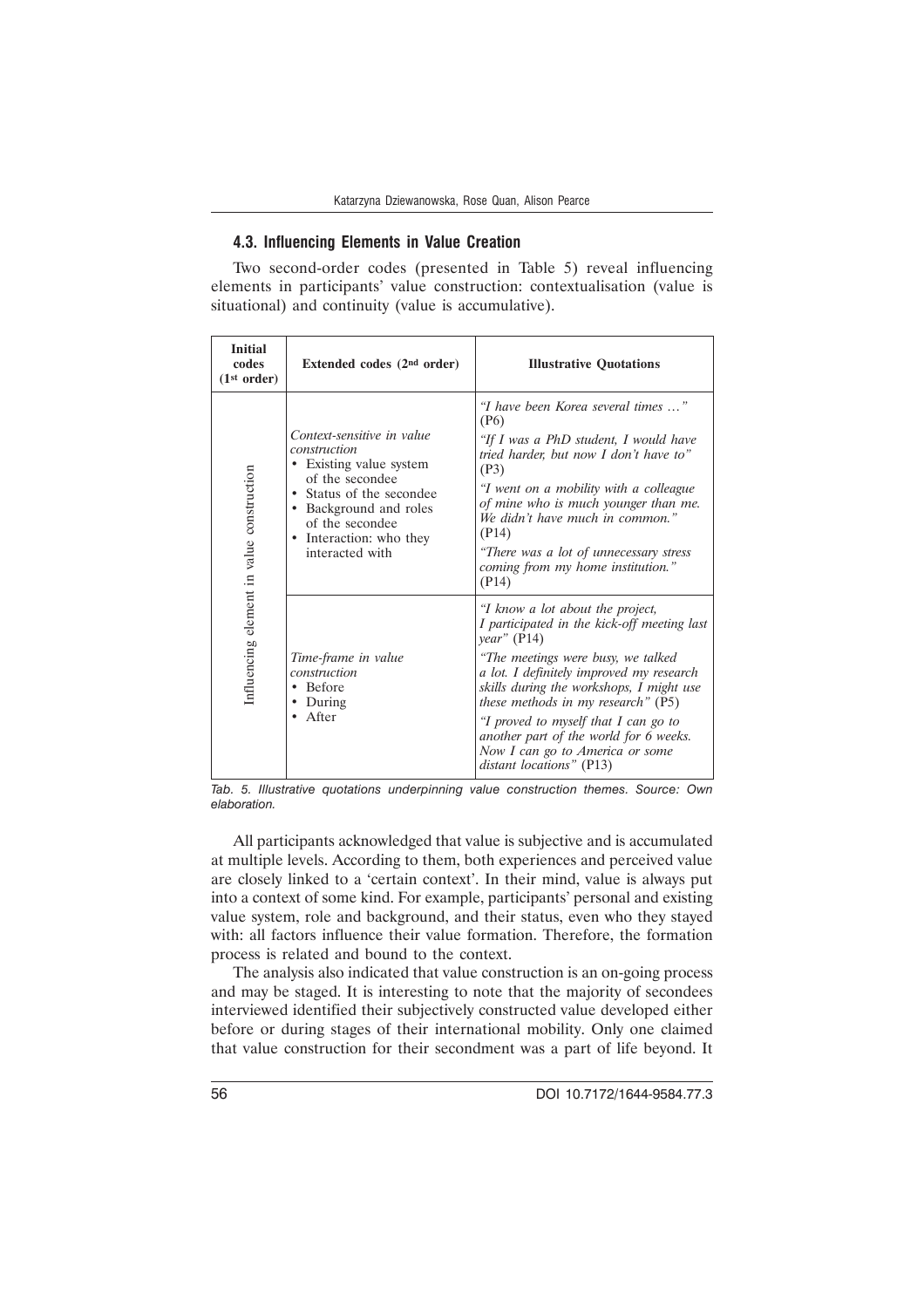is created not just through activities which have already 'happened' and feelings experienced, but also the reflections on these experiences and emotions. Consistent with the emerging 'longitudinal value' theme, the findings reveal a clear message that, when value creators' status changes with time, they may recall their past experiences to re-frame, re-construct and recognise further value.

#### **4.4. Secondees Centricity in Value Creation**

Finally, the analysis revealed the roles of institutional support and individuals in value creation. The findings show two categories: passive value creators (dependent) and active value creators (independent). First, it was found that all the secondees interviewed envisioned needing to embrace the institutional resources (e.g. information, accommodation, facilities). However, some of them overemphasised these tangible resources, ignoring the fact that 'a person' can be more 'active' during the valuegenerating process rather than being 'passive'. One participant, for example, emotionally felt 'isolated' and perceived a 'lack of support from the hosting institution'.

By contrast, others believed that whatever the types of value (e.g. relationship value; longitudinal value; shared value etc.), value was created actively by the individual. It is embedded in the 'objective', value creators have to deliberately discover it, create it, then interpret and construct it through active engagement either individually or collectively. One secondee claimed that she '*prepared some basic information*' [P14] for other secondees coming from her institution; went to other cities in the host country, stayed at a temple and visited a bamboo forest during her spare time. It is evident from these findings that value can emerge in participants' ordinary, extraordinary, expected and unexpected activities during international mobility. How to actively and innovatively create and interpret these activities in value creation is vital as value does not only emerge in the 'interactive process' but can be generated from an individual's ecosystem of life.

# **5. Discussion**

This study elucidates how value can be created through international staff mobility in the HE industry. Previous research has acknowledged the importance of managerial support from institutions and motivations of participating international staff mobility (Pearse & Quan, 2015) and emphasises an important role of the service provider and 'value-in-use' (Holbrook, 2006; Bitner et al., 2008). In this study, we have investigated how staff involved in international mobility create value from 'value-inexperience' from a CDL perspective. Derived from our findings, Figure 2 provides a summary of our proposed process model.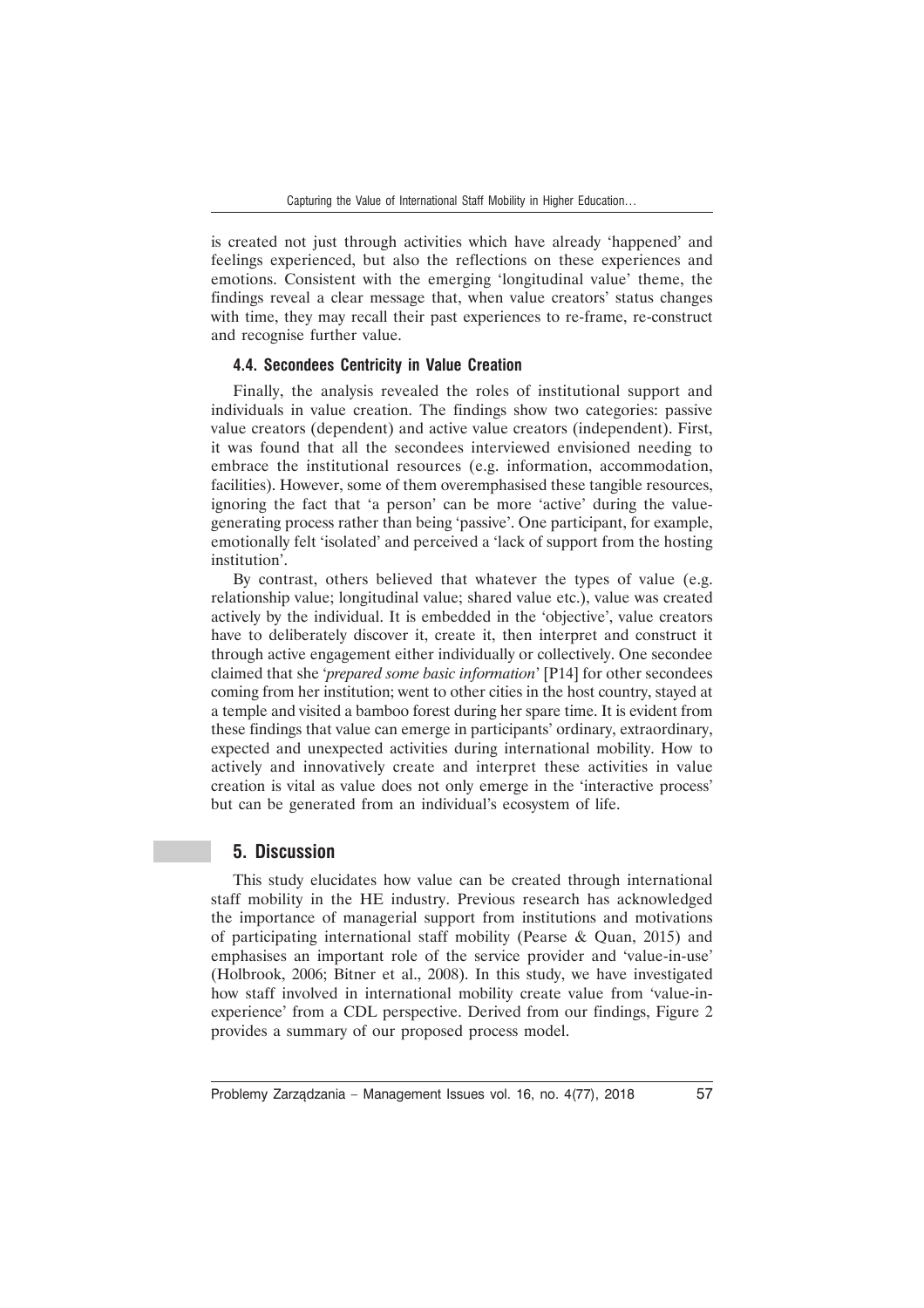

*Fig. 2. A dynamic model of value creation from CDL perspective. Source: own elaboration.*

It is evident that despite the fact that all participants in mobility were given a similar opportunity, they experienced different results and had varied success in creating value. This is in line with previous value creation literature stating that value is a subjective, relative, preferential, interactive, higher abstract construct and of cognitive and affective nature (Sanchez-Fernandez & Iniesta-Bonillo, 2006). We emphasise the fact that value is highly dependent on the context and its creation is a longitudinal process, embedded in a "customer's" life and ecosystem (Heinonen, Strandvik, & Voima, 2013).

In the case of staff mobility in HE, the main context of our study, we observed that the participants' value creation process was strongly affected by their family and work situation back at home, as well as their personality, previous experiences, needs and expectations. However, no single conclusion can be drawn from these observations, as the result of these influences varied. For example, some people made preparations that proved to be useless and led to frustration; others were unprepared but enjoyed every moment of the mobility, believed that they had learned a lot and contributed significantly to the project; some people had visited the country previously but had negative experiences during the mobility, others did not. This is further evidence that the value creation process is very subjective.

Finally, despite this subjectivity, value is a phenomenon whose creation/ emergence is socially constructed and experienced. The presence of other people can enable and catalyse, as well as inhibit, value creation. It is also a process that can be characterised as ongoing and continues long after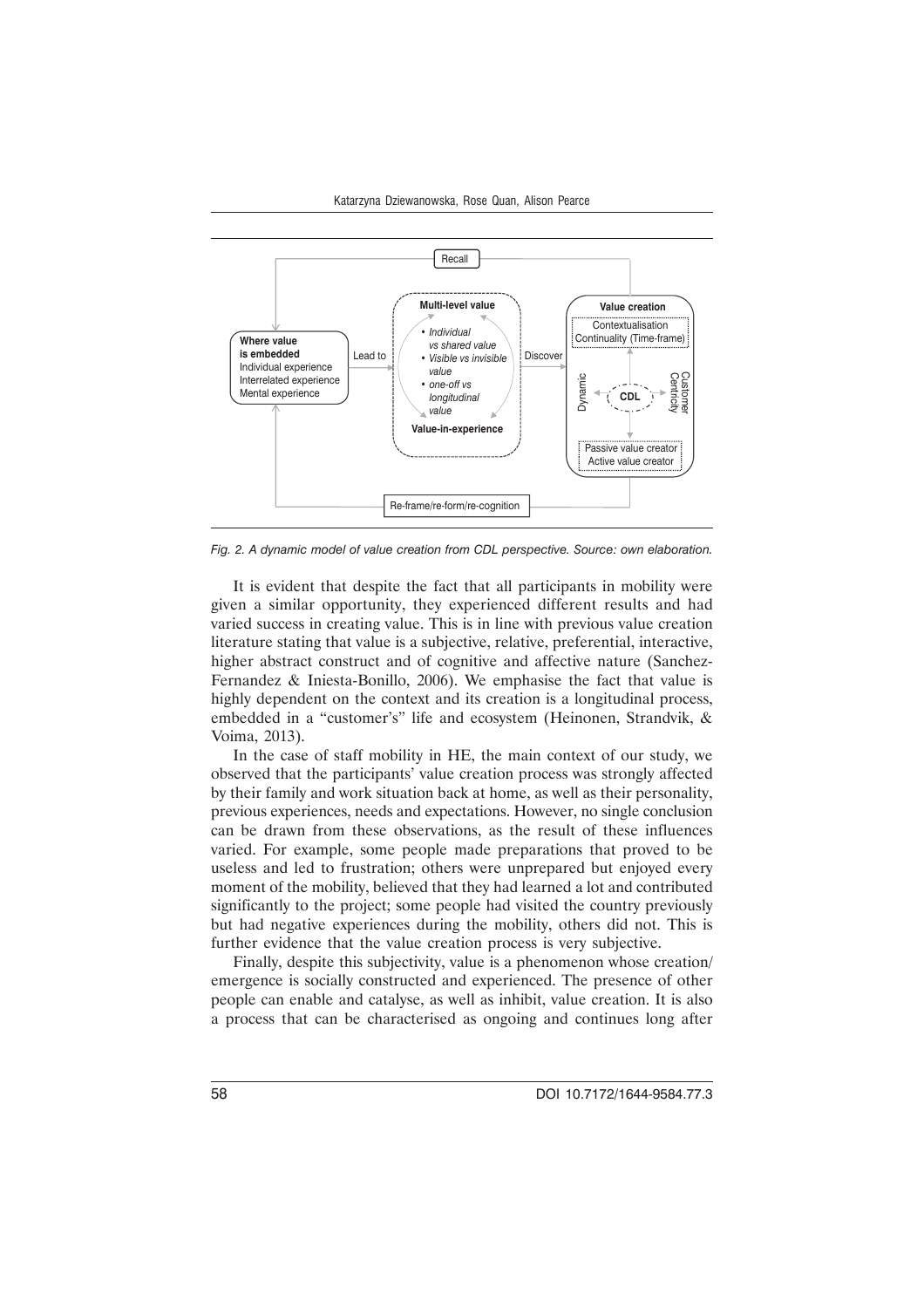a particular event is finished. It seems that revisiting our experiences and reflecting upon them helps in obtaining a higher positive value.

# **6. Conclusions and Implications**

In conclusion, it is clear that an experiential-phenomenological stream is critical in studying 'value creation' from a CD logic perspective. Customers placed at the centre of value creation can create and select their own experience, choosing what types of experience to seek out and reflect on. Value can be formulated not only through interaction with others but also through customers' own variety of individual experiences and activities.

#### **6.1. Managerial Implications**

Our findings have important and direct implications for managers of HE, organisational culture, and beyond. The assumption that all international experience is positive is false. Indeed, the nature and extent of value creation through international mobility is very largely down to the individual and particular context of the experience. This makes it less 'manageable' by organisations and more reliant upon the selection of individuals, with previous performance clearly indicative of the future. The results of this study highlight the importance and influence of a reflection after returning 'home' – which could be facilitated – and the openness to failure and learning in both the individual and the organisation.

### **6.2. Limitations and Direction for Future Research**

One limitation of this study is the use of post-event interviews as the main source of data. They are subjective and time-bound. Other research methods could be considered, such as a longitudinal real-time analysis (e.g. conducting three real-time sub-interviews at before, during and after stages for each individual secondee). Also, a follow-up study should perhaps separate interviewees either with rich or less international mobility experience. Taking this contextual factor into consideration, we can probably benefit from gaining an in-depth understanding of value creation.

#### **Acknowledgements**

This project has received funding from the European Union's Horizon 2020 research and innovation programme under the Marie Skłodowska-Curie grant agreement No 734824. Scientific paper funded from financial sources for science in the years 2017–2020 awarded by the Ministry of Science and Higher Education for the implementation of the international co-financed project.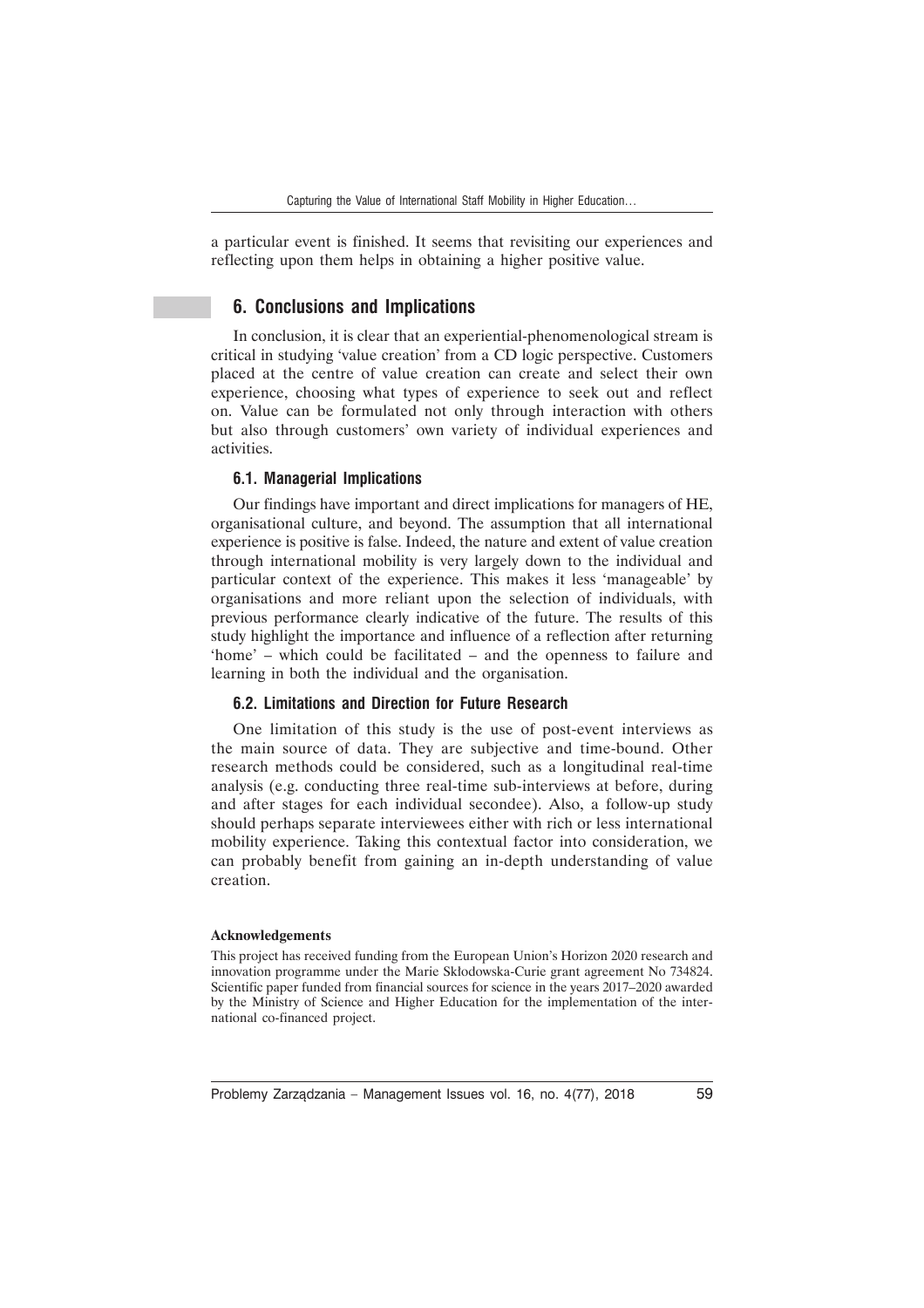#### **References**

- Adams, J.M. & Carfagna, A. (2006). *Coming of age in a globalized world: The next generation*. Bloomfield: Kumarian.
- Altbach, P.G. & Lewis, L.S. (1996). The academic profession in international perspective. In P.G. Altbach (Ed.), *The international academic profession: Portraits of fourteen countries* (pp. 3–48). Princeton: Carnegie Foundation for the Advancement of Teaching.
- Anker, T.B., Sparks, L., Moutinho, L., & Gronroos, C. (2015). Consumer dominant value creation. A theoretical response to the recent call for a consumer dominant logic for marketing. *European Journal of Marketing*, *49*(3/4), 532–560. https://doi. org/10.1108/EJM-09-2013-0518.
- Arnould, E.J. & Thompson, C.J. (2005). Customer Culture Theory (CCT): Twenty years of research. *Journal of Consumer Research*, *31*(4), 868–883. https://doi.org/10.1086/426626.
- Bartell, M. (2003). Internationalisation of universities: a university culture-based framework. *Higher Education*, *45*(1), 43–70. https://doi.org/10.1023/A:1021225514599.
- Bernard, H.R. & Ryan, G.W. (2010). *Analyzing qualitative data: Systematic approaches*. Los Angeles: Sage Publications.
- Bitner, M.J., Booms, B.H., & Mohr, L.A. (1994). Critical service encounters: The employee's viewpoint. *Journal of Marketing*, *58*(4), 95–106. https://doi.org/10.2307/1251919.
- Bitner, M.J., Ostrom, A.L., & Morgan, F.N. (2008). Service bluprinting: A practical technique for service innovation. *California Management Review*, *50*(3), 66–94. https:// doi.org/10.2307/41166446.
- Denzin, N. & Lincoln, Y.S. (2003). *Collecting and interpreting qualitative materials* (2nd ed.). London: Sage Publications.
- Drucker, P.F. (1974). *Management: Tasks, responsibilities, practices*. London: Heinemann.
- Flick, U. (2009). *An introduction to qualitative research*. London: Sage Publications.
- Duncan, W.R., Jancar-Webster, B. & Switky, B. (2006). *World politics in the 21st century* (3rd ed.). New York: Pearson.
- Ellingboe, B.J. (1998). Divisional strategies to internationalize a campus portrait: Results, resistance and recommendations from a case study at a US university. In J.A. Mestenhauser & B.J. Ellingboe (Eds.), *Reforming the higher education curriculum: Internationalizing the campus* (pp. 198–228). Phoenix: American Council on Education and Oryx Press.
- Friedman, T.L. (2005). The World is Flat: A Brief History of the 21st Century, Hew York: Farrar.
- Goodwin, C.D. & Nacht, M. (1991). *Missing the boat: The failure to internationalize American higher education*. New York: Cambridge.
- Green, E.M. (2001). Can qualitative research produce reliable quantitative findings?. *Field Methods*, 13, 3–19. https://doi.org/10.1177/1525822X0101300101.
- Green, M.F. (2003). Internationalizing undergraduate education: Challenges and lessons of successes. In D. Engberg & M.F. Green (Eds.), *Promising practices: Spotlighting excellence in comprehensive internationalization* (pp. 7–20). Washington: American Council on Education.
- Gronroos, C. (2008). Service logic revisited: who creates value? And who co-creates?. *European Business Review*, *4*, 298–314. https://doi.org/10.1108/09555340810886585.
- Grünzweig, W. & Rinehart, N. (2002). *Rockin' in Red Square: Critical approaches to international education in the age of cyberculture*. Münster: Lit. Verlag.
- Harris, S. (2008). Internationalising the university. *Educational Philosophy and Theory*, *40*(2), 346–357. https://doi.org/10.1111/j.1469-5812.2007.00336.x.
- Heinonen, K., Strandvik, T., & Voima, P. (2013). Customer dominant value creation in service. *European Business Review*, *25*(2), 104–123. https://doi.org/10.1108/09555341311302639.
- Heinonen, K., Strandvik, T., Mickelsson, K.-J., Edvardsson, B., Sundstrom, E., & Andersson, P. (2010). A customer-dominant logic of service*. Journal of Service Management*, *21*(4), 531–548. https://doi.org/10.1108/09564231011066088.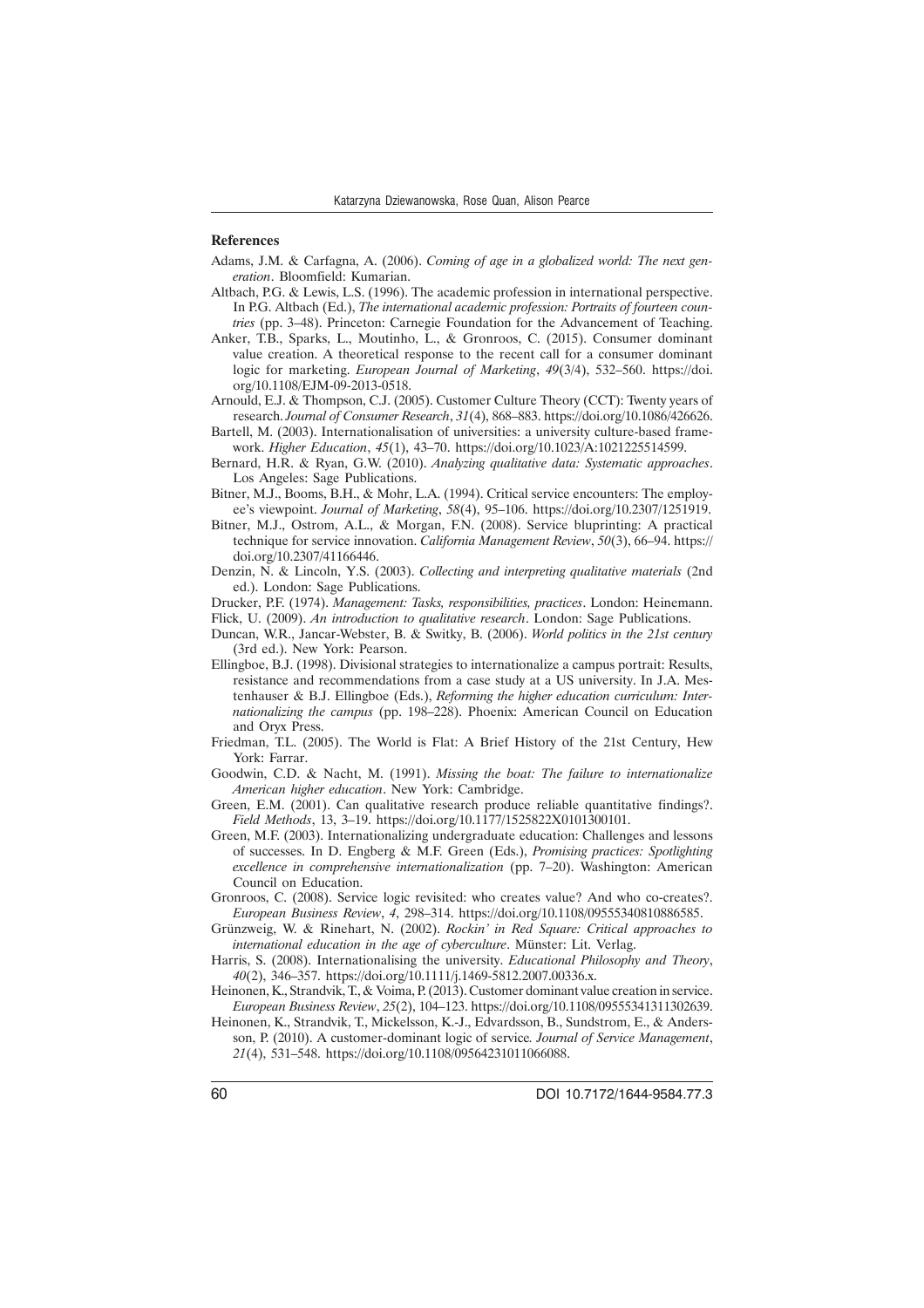- Holbrook, M.B. (2006). Consumption experience, customer value, and subjective personal introspection: An illustrative photographic essay. *Journal of Business Research*, *59*(6), 714–725. https://doi.org/10.1016/j.jbusres.2006.01.008.
- Irandoust, J. & Sjöberg, S. (2001). International dimensions: A challenge for European engineering education. *European Journal of Engineering and Education*, *26*(1), 65–75. https://doi.org/10.1080/03043790124837.
- Killick, D. (2007). World-wide horizons: Cross-cultural capability and global perspectives – Guidelines for curriculum review. In E. Jones & S. Brown (Eds.), *Internationalising higher education*. Abingdon: Routledge.
- King, N. (2004). Using templates in the thematic analysis of text. In C. Cassell & G. Symon (Eds.), *Essential guide to qualitative methods in organisational research* (pp. 256–270). London: Sage Publications. https://doi.org/10.4135/9781446280119.n21.
- Levitt, T. (1960, July/August). Marketing myopia. *Harvard Business Review*, *38*, 173–181.
- Lusch, R.F., Vargo, S.L., & O'Brien, M. (2007). Competing through service: Insights from service dominant logic. *Journal of Retailing*, *83*(1), 5–18. https://doi.org/10.1016/j. jretai.2006.10.002.
- Madriz, E. (2003). Focus groups in feminist research. In N. Denzin & Y.S. Lincoln (Eds.), *Collecting and interpreting qualitative materials* (2nd ed.) (pp. 363–387). London: Sage Publications.
- Marginson, S. & van der Wende, M. (2007). *Globalisation & higher education* (Education Working Paper No. 8). Centre for Educational Research and Innovation (CERI), OECD Directorate for Education. Retrieved from www.oecd-ilibrary.org/education/ oecd-education-working-papers.
- Mestenhauser, J.A. & Elingboe, B.J. (1998). *Reforming the higher education curriculum: Internationalizing the campus*. Phoenix: Onyx Press.
- Miles, M.B. & Huberman, A.M. (1994). *An expanded sourcebook: Qualitative data analysis* (2nd ed.). London: Sage Publications.
- Morrow, R.A. & Torres, C.A. (2000). The state, globalization & education policy. In N.C. Burbules & C.A. Torres (Eds.), *Globalization & education: Critical perspectives*. New York: Routledge.
- Parasuraman, A., Zeithaml, V.A., & Berry, L.B. (1985). A conceptual model of service quality and its implications for future research. *Journal of Marketing*, *49*, 41–50. https://doi.org/10.2307/1251430.
- Payne, A.F., Storbacka, K., & Frow, P. (2008). Managing the co-creation of value. *Journal of the Academy of Marketing Science*, *36*, 83–96. https://doi.org/10.1007/s11747-007- 0070-0.
- Pearson, A. & Quan, R. (2015). International staff mobility in higher education: To what extend could an intra- European entrepreneurial approach be applied to Sino-CEE initiatives?. *Journal of East European Management Studies*, *20*(2), 226–254. https:// doi.org/10.5771/0949-6181-2015-2-226.
- Richardson, J. (2006). Self directed expatriation: Family matters. *Personnel Review*, *35*(4), 469–486. https://doi.org/10.1108/00483480610670616.
- Richardson, J. & McKenna, S.D. (2003). International experience and academic careers: What do academics have to say?. *Personnel Review*, *32*(6), 774–795. https://doi. org/10.1108/00483480310498710.
- Richardson, J. & Zikic, J. (2007). The darker side of an international academic career. *Career Development International*, *12*(2), 164–186. https://doi.org/10.1108/13620430710733640.
- Robson, S. & Turner, Y. (2007). Teaching is a co-learning experience: Academics reflecting on learning and teaching in a "internationalized" faculty. *Teaching in Higher Education*, *12*(1), 41–54. https://doi.org/10.1080/13562510601102115.
- Saha, L.J. & Atkinson, C.M. (1978). Insiders and outsiders: Migrant academics in an Australian university. *International Journal of Comparative Sociology*, *19*, 201–16. https://doi.org/10.1177/002071527801900304.

Problemy Zarządzania – Management Issues vol. 16, no. 4(77), 2018 61